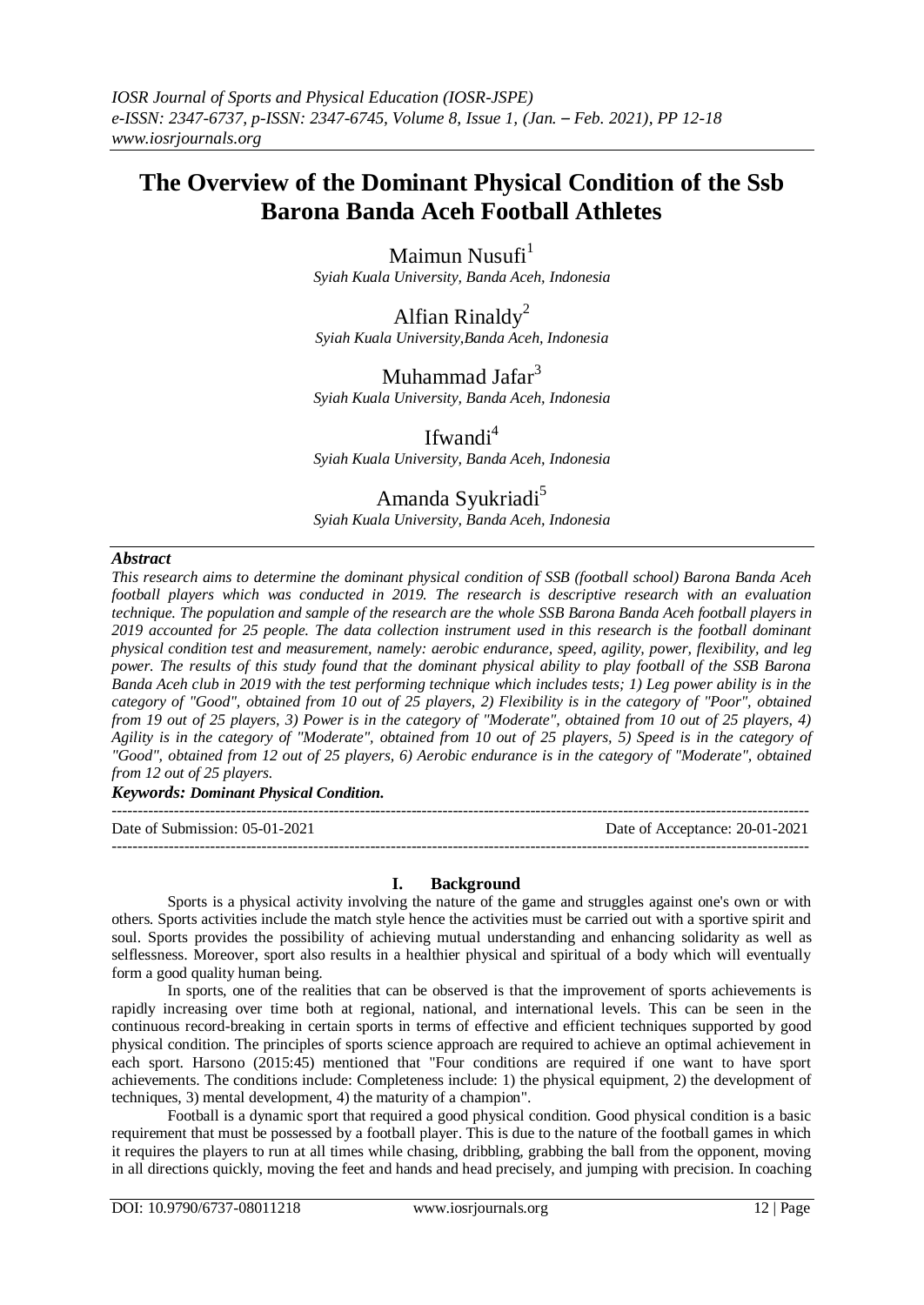football teams, many components must be considered by the coaches so that the team can achieve maximum performance. Some of these components include the physical, technical, tactical, strategic, and mental components of the team members. According to Herwin (2006: 78), "football is a group game that involves several components including physical, technical, tactical, and mental components".

Physical condition is an integral part of the components that cannot be separated, either in improving or maintaining it. The dominant physical condition in football include endurance, speed, power, strength, and flexibility. It is in accordance with Nurhasan, (1991: 234), the physical condition factors needed in football are "general and local endurance, strength, power, speed, and flexibility".

Based on observations of the researchers, the football players of SSB Barona Banda Aceh conducts the exercise 3 times a week, namely on Wednesday, Thursday, and Sunday. SSB Barona also often conducts a trial game with other football clubs around Banda Aceh and Aceh Besar, yet the SSB Barona rarely wins and sometimes even loses. Based on the aforementioned conditions, the authors intend to study the dominant physical abilities of SSB Barona Banda Aceh football players.

#### **II. Research Methodology**

This research utilizes a descriptive quantitative approach with an evaluation technique. A descriptive quantitative approach is in which the research data is in the form of figures and analysis using statistics. This research uses the total sampling technique with a total population of 25 athletes. Data collection was conducted by measuring the ability of dominant physical condition using several instruments, namely 1) Power consists of a leg dynamometer test, 2) Power consists of a Standing Broad Jump test, 3) Flexibility consists of a Sit & Reach test, 4) Agility consists of an Illinois Agility Run Test. The Speed Test consists of a 50meter running test, 5) General endurance or cardiovascular endurance consists of a 12-minutes running test. The study was conducted in December 2019. The collected data was then analyzed using average (mean) and percentage analysis formula.

# **III. Results**

The data of the research results performed on SSB Barona Banda Aceh football players in 2019 is obtained in term of initial data in the form of scoring shown in table 3.1 below:

| Table 5.1, Results |                    |                         |                            |               |                            |                          |                          |
|--------------------|--------------------|-------------------------|----------------------------|---------------|----------------------------|--------------------------|--------------------------|
| No.                | <b>Sample Name</b> | <b>Strength</b><br>(kg) | <b>Flexibility</b><br>(cm) | Power<br>(cm) | <b>Agility</b><br>(Second) | <b>Speed</b><br>(Second) | <b>Endurance</b><br>(km) |
| $\mathbf{1}$       | TeukuShauqi A      | 149.2                   | 12                         | 1.95          | 18.2                       | 7.5                      | 2.10                     |
| $\overline{2}$     | M farhanTaslyma    | 77.0                    | 15                         | 1.61          | 18.3                       | 6.8                      | 2.53                     |
| 3                  | BaliaAdzuari       | 218.0                   | 14                         | 1.90          | 18.3                       | 7.9                      | 2.15                     |
| $\overline{4}$     | Raja Aditya        | 95.5                    | 8                          | 2.21          | 16.2                       | 7.7                      | 2.21                     |
| 5                  | Adam Abdillah      | 198.2                   | 18                         | 2.23          | 18.2                       | 6.5                      | 2.19                     |
| 6                  | M. Ziyyad          | 215.0                   | 13                         | 1.91          | 18.8                       | 6.6                      | 2.24                     |
| $\tau$             | TeukuMuda          | 218.5                   | 15                         | 1.35          | 17.5                       | 8.3                      | 2.52                     |
| 8                  | M. Yusrizal Aziz   | 225.0                   | $\tau$                     | 1.44          | 18.4                       | 8.3                      | 2.09                     |
| $\mathbf{Q}$       | Mumfarijan         | 181.2                   | 11                         | 2.20          | 18.7                       | 7.9                      | 2.01                     |
| 10                 | Fahkrianda         | 1440                    | 12                         | 1.54          | 16.1                       | 7.5                      | 1.95                     |
| 11                 | RizkiIrwanda       | 83.0                    | 15                         | 1.96          | 18.2                       | 8,0                      | 2.70                     |
| 12                 | M. Subhan          | 218.0                   | 10                         | 2.12          | 18.9                       | 6.7                      | 1.98                     |
| 13                 | RadjaAtif          | 217.5                   | 18                         | 2.25          | 18.3                       | 6.3                      | 2.50                     |
| 14                 | M Angkasa          | 218.5                   | 14                         | 1.60          | 18.2                       | 6.5                      | 2.65                     |
| 15                 | HaikalMunandar     | 175.5                   | 15                         | 2.21          | 18.7                       | 7.9                      | 2.11                     |
| 16                 | Herman             | 189.5                   | 14                         | 2.22          | 17.8                       | 6.8                      | 2.40                     |

**Table 3.1. Results**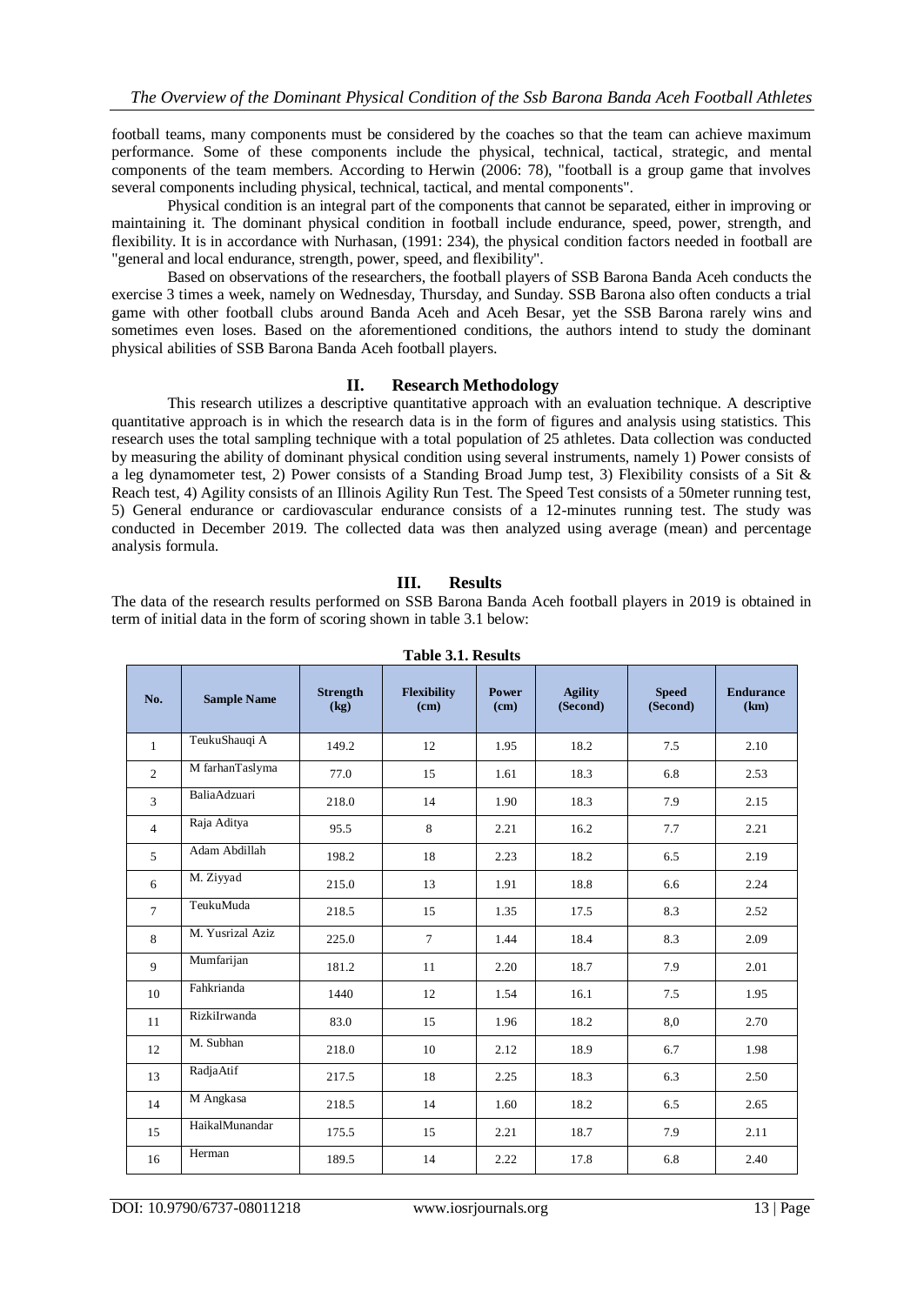| 17 | M Fathir A      | 219.0  | 19  | 2.20  | 18.3  | 6.4   | 2.32  |
|----|-----------------|--------|-----|-------|-------|-------|-------|
| 18 | OlfanAuliya     | 83.5   | 8   | 1.51  | 18.2  | 7.8   | 2.54  |
| 19 | M. Adam Kautsar | 215.5  | 13  | 2.10  | 17.4  | 6.4   | 2.28  |
| 20 | HusnulHanafi    | 181.0  | 10  | 1.30  | 16.8  | 6.8   | 2.22  |
| 21 | M. Yazid Gibran | 236.3  | 17  | 2.20  | 18.9  | 8.9   | 2.47  |
| 22 | Johan Mustaqim  | 177.0  | 12  | 2.22  | 18.3  | 7.3   | 2.29  |
| 23 | RizkiIrwanda    | 69.2   | 11  | 2.20  | 18.3  | 6.4   | 2.20  |
| 24 | Ahmad Rafin     | 80.0   | 10  | 2.15  | 17.2  | 7.2   | 2.51  |
| 25 | MujiBurrahman   | 193.5  | 15  | 1.90  | 16.0  | 6.7   | 2.33  |
|    | <b>TOTAL</b>    | 4278.6 | 326 | 48.48 | 429.9 | 181.1 | 57.49 |

# **IV. Mean Analysis**

Based on the results of the dominant physical ability test on the SSB Barona Banda Aceh Football Club player in 2019. As shown in the table above, then the data obtained will be analyzed to find the average value, as follows:

a. Analysis of The Average Value of Leg Strength  $\overline{X} = \frac{2}{\overline{y}}$  $\overline{X} = \frac{\sum X}{\sum X}$  $=$  $\frac{4}{1}$  $\overline{25}$  $=171.14$ b. Analysis of Average Flexibility  $\overline{X}$ Σ  $\overline{\mathbf{n}}$  $\hspace{1.6cm} = \hspace{1.6cm}$ 3  $\overline{c}$  $= 13.04$ c. Analysis of Average Power X Σ ņ  $=\frac{4}{1}$  $\overline{c}$  $=1$ d. Analysis of Average Agility  $\overline{X}$ Σ n  $=$  $\frac{4}{1}$  $\overline{c}$  $=1$ e. Analysis of Average Speed  $\overline{X}$ Σ  $\mathbf{n}$  $=$  $\frac{1}{1}$  $\overline{c}$  $=7.24$ f. Analysis of Average Aerobic Endurance  $\overline{X} = \frac{2}{n}$  $\overline{X} = \frac{\sum X}{\sum X}$  $=$  $\frac{5}{1}$  $\overline{c}$  $=2.29$ 

Based on the analysis of the dominant physical ability of the SSB Barona Banda Aceh football club players in 2019, the average leg strength is 171.14 kg. The average flexibility is 13.04 cm. The average leg power is 1.93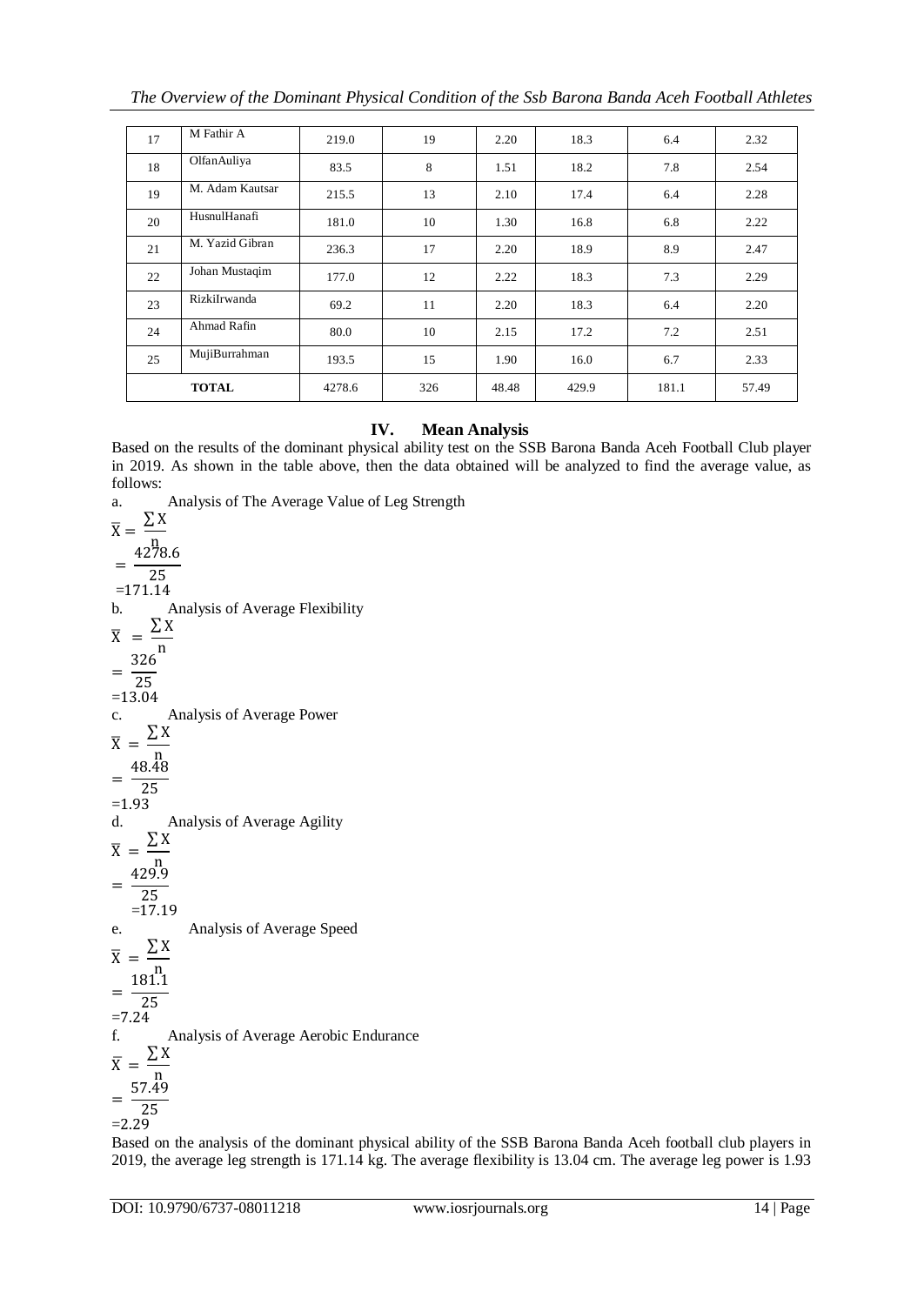cm. The average agility is 17.19 seconds. The average running speed of 50 meters is 7.24 seconds. The average aerobic endurance is 2.29 km.

#### **V. Percentage Analysis**

Based on the data from the analysis of the average dominant physical ability, then the percentage of each level of the dominant physical ability of the SSB Barona Banda Aceh Football Club players in 2019 are calculated as follows:

a. The Calculation of Leg Strength Percentage  $P = \frac{F}{N}$  $\frac{r}{N}$  X 100% Very Good  $\frac{0}{25}$  X 100% = 0% Good  $\frac{10}{25}$  X 100% = 40% Fair  $\frac{8}{25}$  X 100% = 32%

 $\frac{7}{25}$  X 100% = 28%

The following figure shows the leg strength percentage value of the SSB Barona Banda Aceh Football Club players in 2019:



Graphic of SSB Barona Banda Aceh Football Club Player's Leg Strength in 2019

b. The Calculation of Flexibility Percentage

 $P = \frac{F}{W}$  $\frac{r}{N}$  X 100%

Poor

| Very Good | $\frac{0}{25}$ X 100% = 0%   |
|-----------|------------------------------|
| Good      | $\frac{0}{25}$ X 100% = 0%   |
| Fair      | $\frac{0}{25}$ X 100% = 0%   |
| Poor      | $\frac{19}{25}$ X 100% = 76% |
| Very Poor | $\frac{6}{5}$ X 100% = 24%   |

The following figure shows the flexibility percentage value of the SSB Barona Banda Aceh Football Club players in 2019: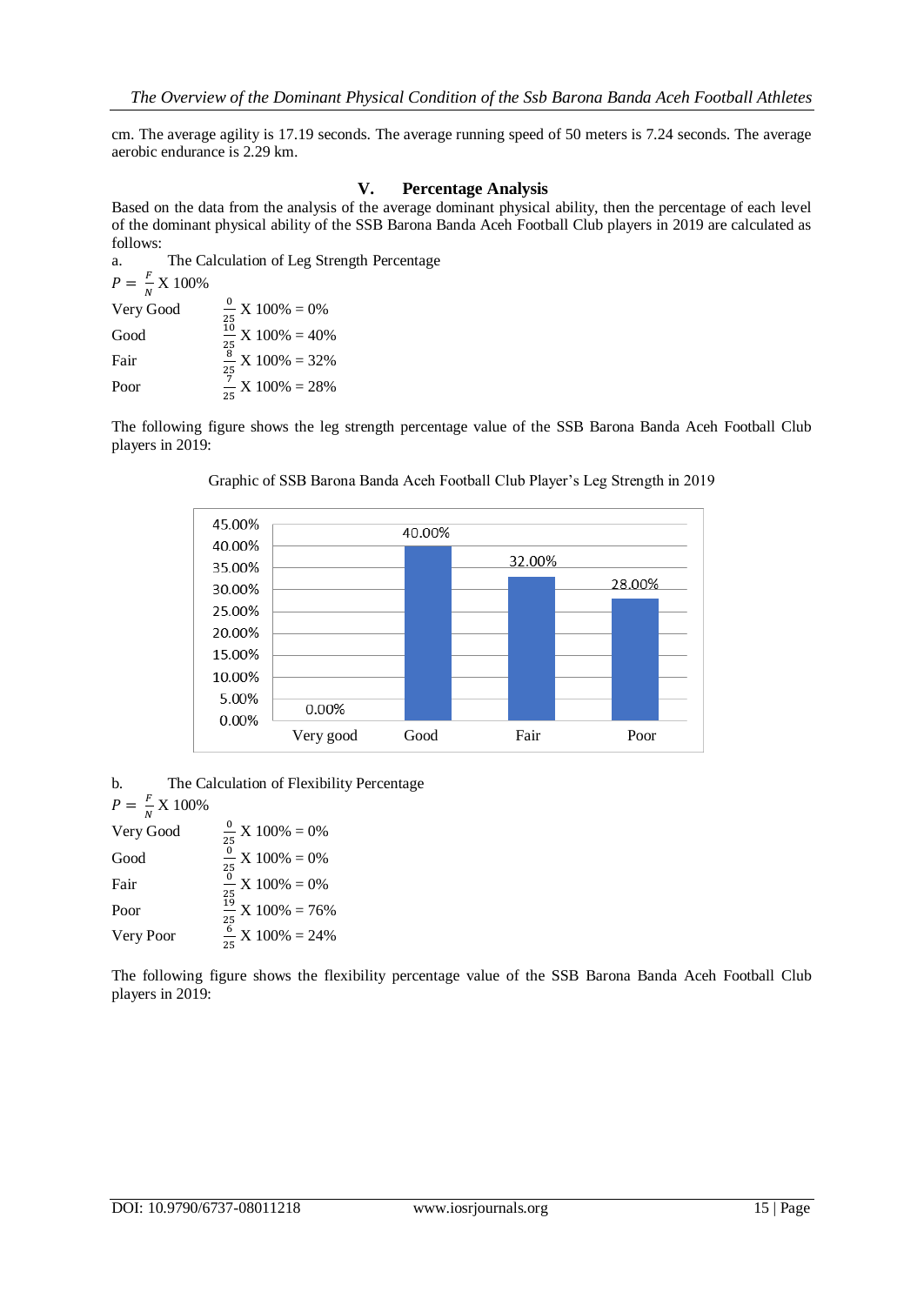

# Graphic of SSB Barona Banda Aceh Football Club Player's Flexibility in 2019

| $\mathbf{c}$ .                 | The Calculation of Power Percentage |
|--------------------------------|-------------------------------------|
| $P = \frac{F}{N} \times 100\%$ |                                     |
| Very Good                      | $\frac{0}{25}$ X 100% = 0%          |
| Good                           | $\frac{6}{9}$ X 100% = 0%<br>25     |
| Fair                           | $\frac{10}{1}$ X 100% = 40%<br>25   |
| Poor                           | $\frac{7}{12}$ X 100% = 28%<br>25   |
| Very Poor                      | $\frac{8}{25}$ X 100% = 32%         |

The following figure shows the power percentage value of the SSB Barona Banda Aceh Football Club players in 2019:



# Graphic of SSB Barona Banda Aceh Football Club Player's Power in 2019

d. The Calculation of Agility Percentage

 $P = \frac{F}{W}$  $\frac{r}{N}$  X 100%

Excellent  $\frac{0}{25}$  X 100% = 0% Very Good  $\frac{2}{25}$  X 100% = 8% Good  $\frac{7}{25}$  X 100% = 28%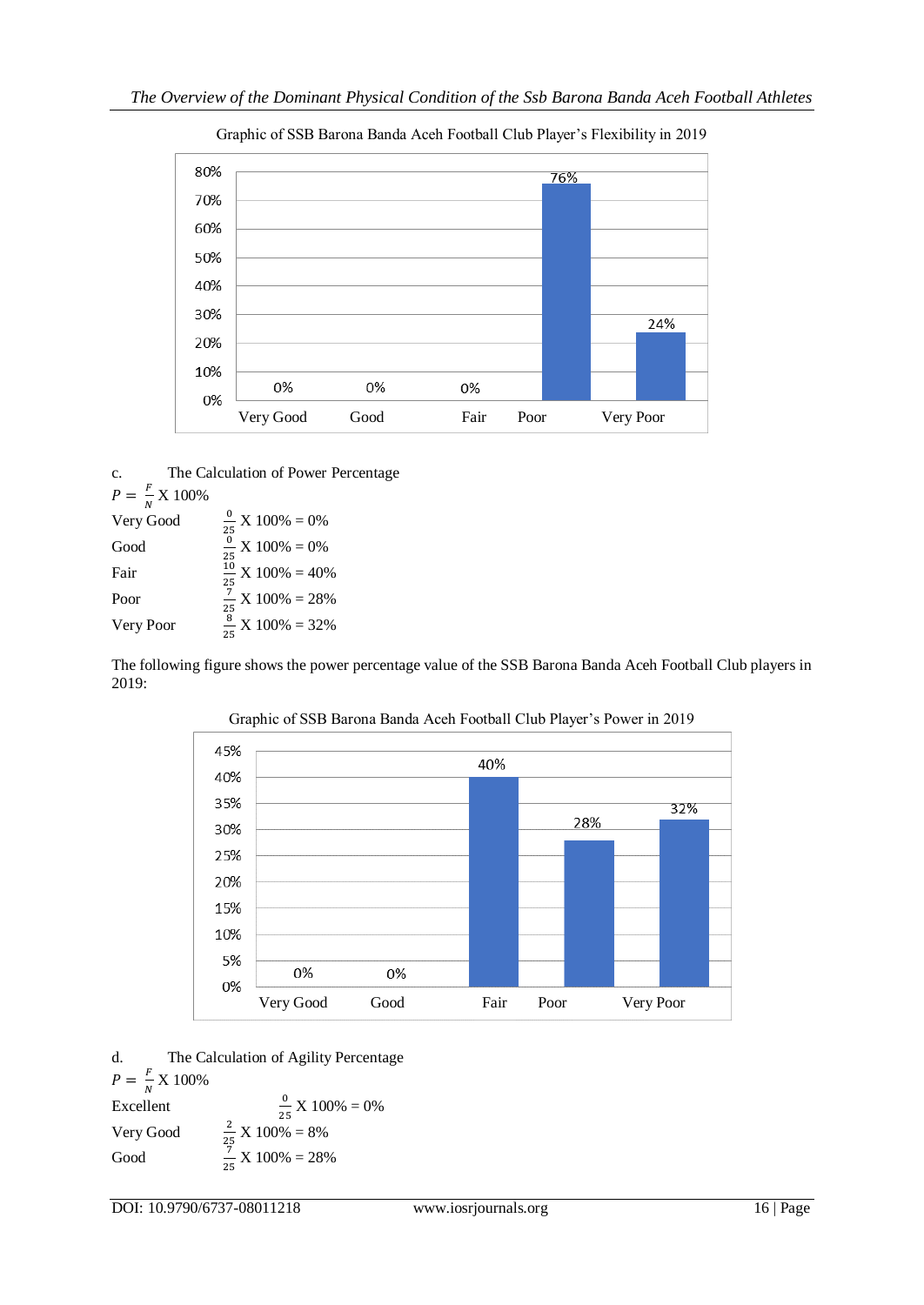Fair  $\frac{10}{25}$  X 100% = 40% Poor  $\frac{6}{25}$  X 100% = 24%

The following figure shows the agility percentage value of the SSB Barona Banda Aceh Football Club players in 2019:



Graphic of SSB Barona Banda Aceh Football Club Player's Agility in 2019

| e.                             | The Calculation of Speed Percentage |
|--------------------------------|-------------------------------------|
| $P = \frac{F}{N} \times 100\%$ |                                     |
| Excellent                      | $\frac{0}{25}$ X 100% = 0%          |
| Very Good                      | $\frac{0}{25}$ X 100% = 0%          |
| Good                           | $\frac{12}{12}$ X 100% = 48%        |

 $\frac{12}{25}$  X 100% = 48% Fair  $\frac{3}{25}$  X 100% = 36% Poor  $\frac{4}{25}$  X 100% = 16%

The following figure shows the speed percentage value of the SSB Barona Banda Aceh Football Club players in 2019:





f. The Calculation of Aerobic Endurance Percentage

$$
P = \frac{F}{N} \times 100\%
$$